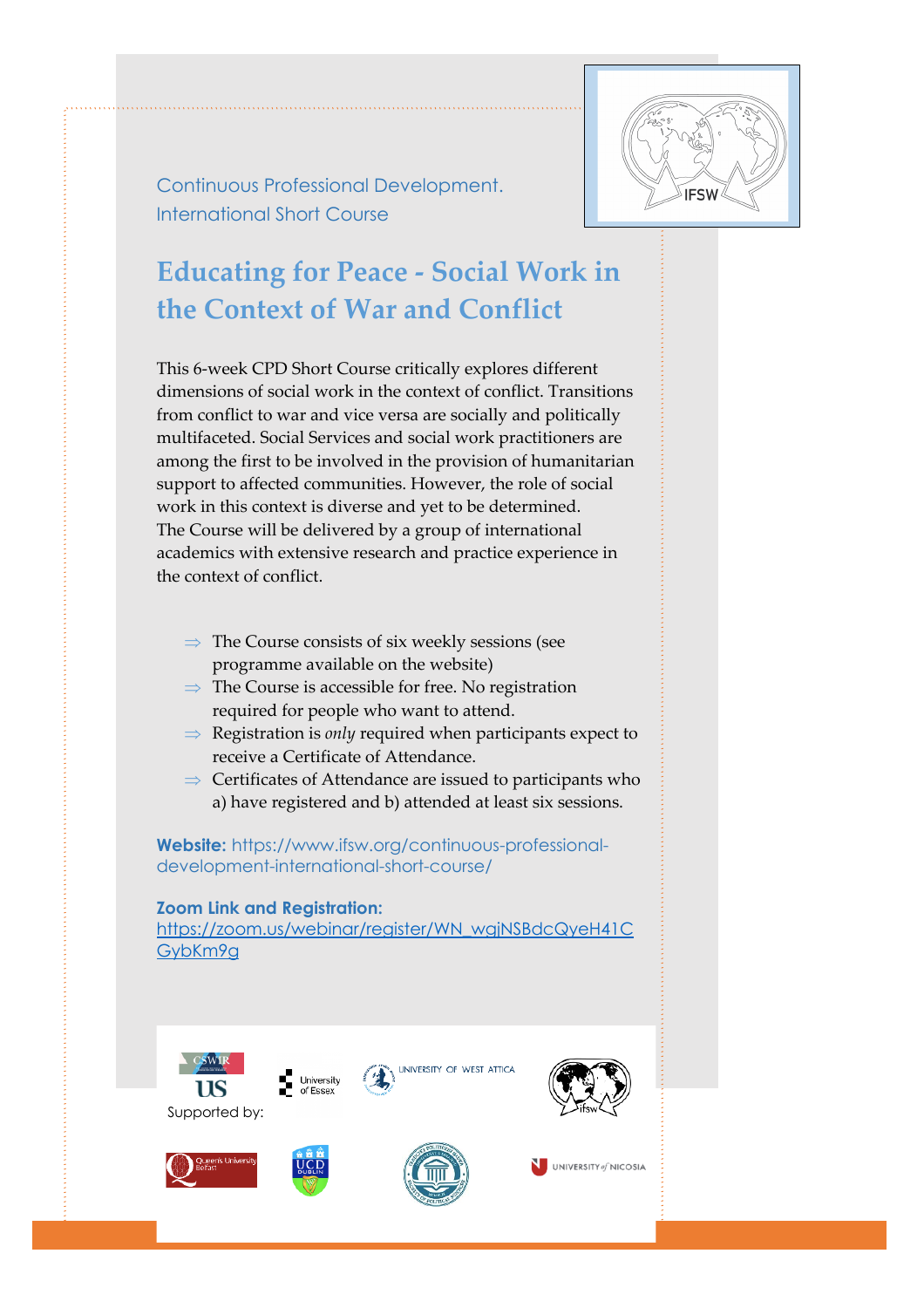# **Educating for Peace - Social Work in the Context of War and Conflict**

This series will present the latest research on social work in the context of conflict, bringing together international researchers, practitioners, and people with lived experience.

Please register via Eventbrite (registration links included above) to participate and aim to attend all seminar sessions. All sessions will be held via Zoom, with relevant links circulated to the registered participants. Beyond presentations, these online sessions will include opportunities for joint reflection and discussion. Instead of payment, we encourage you to donate to the charities linked to each session, which aim to support people affected by violence across the globe.

It is organised by social work academics who have themselves experienced political conflict, as well as practised and conducted research in the context of political conflict. The CPD seminar series is supported by IFSW Education Commission and organised as a collaboration between the Centre for Social Work Innovation and Research, University of Sussex (United Kingdom), Centre for Study of Social and Humanitarian Crises, University of West Attica (Greece), University of Essex (United Kingdom), Queen's University Belfast (United Kingdom), UCD Dublin (Ireland), Faculty of Political Sciences at the University of Sarajevo (Bosnia and Herzegovina), and University of Nicosia (Cyprus).

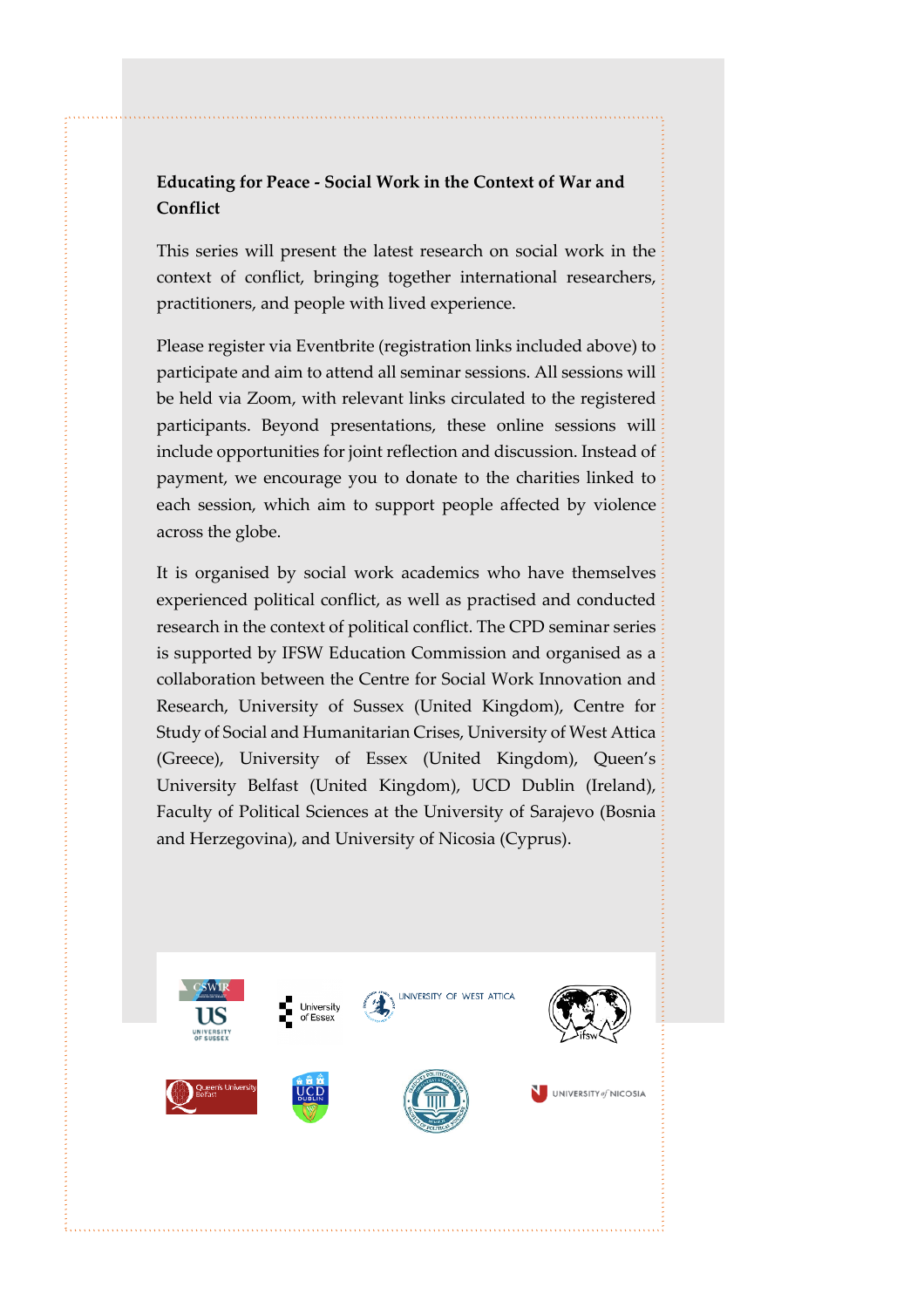#### **Programme**

*Module co- Convenors: Reima Ana Maglajlic and Professor Vasilios Ioakimidis*

**Session 1: 30th of March 2022**, 17:30– 18:45 UK time

**Social work during political conflict**

Dr. Rory Truell

Dr. Ricardo Chaparro-Pacheco, Social Work Practice during the prolonged conflict in Colombia.

Dr May Nasrawy – Impact of prolonged conflict on the wellbeing young Palestinian and Arab Jerusalemites

## **Session 2: 5th of April 2022** 17:30 – 18:45 UK Time

#### **Working with refugees and displaced populations**

Dr Muireann Ní Raghallaigh, The social care needs of refugee families in Europe: the Irish experience

Hummingbird Young Leaders (young refugees involved in activism for refugee rights)

Professor Nicos Trimikliniotis, Working with refugees; building solidarity through action based social work.









UNIVERSITY OF WEST ATTICA



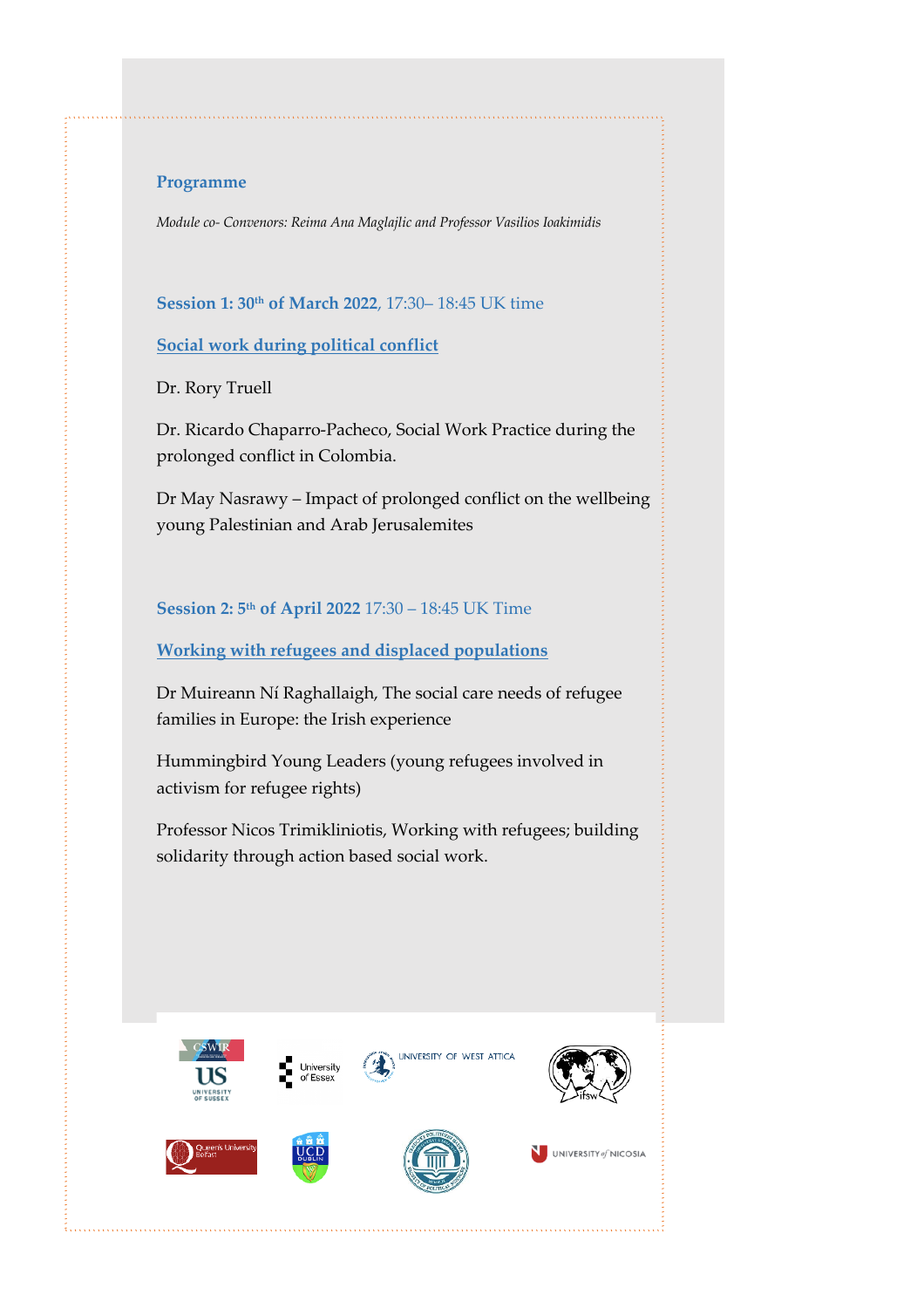#### **Session 3: 12th of April 2022** 17:30 – 18:45 UK Time

#### **Post-war reconstruction and transitions to peace**

Dr Reima Maglajlic, – 'Madness after the war' – (co-produced study on distress caused by political conflict in BiH)\_

Professor Jim Campbell and Dr Joe Duffy, Overcoming barriers and challenges to reconciliation in Northern Ireland; a social work approach.

#### **Session 4: 19th of April 2022 – 17:30 – 18:45 UK Time**

#### **Peace-building, reconciliation and social work**

Professor Vasilios Ioakimidis and United Cyprus Social Work Platform, Educating for Peace; overcoming the physical, ethnic and political barriers in Cyprus.

Dr Sanela Basic, Justice, Reconciliation and Peace Building in Bosnia and Herzegovina.

## **Session 5: 26th of April- 17:30- 18:45 UK Time**

**Listening to the 'voices less heard' in the context of conflict.** 

Working with Child Soldiers in Africa

Exploring the gender related impact of war and political conflict

The question of missing persons.